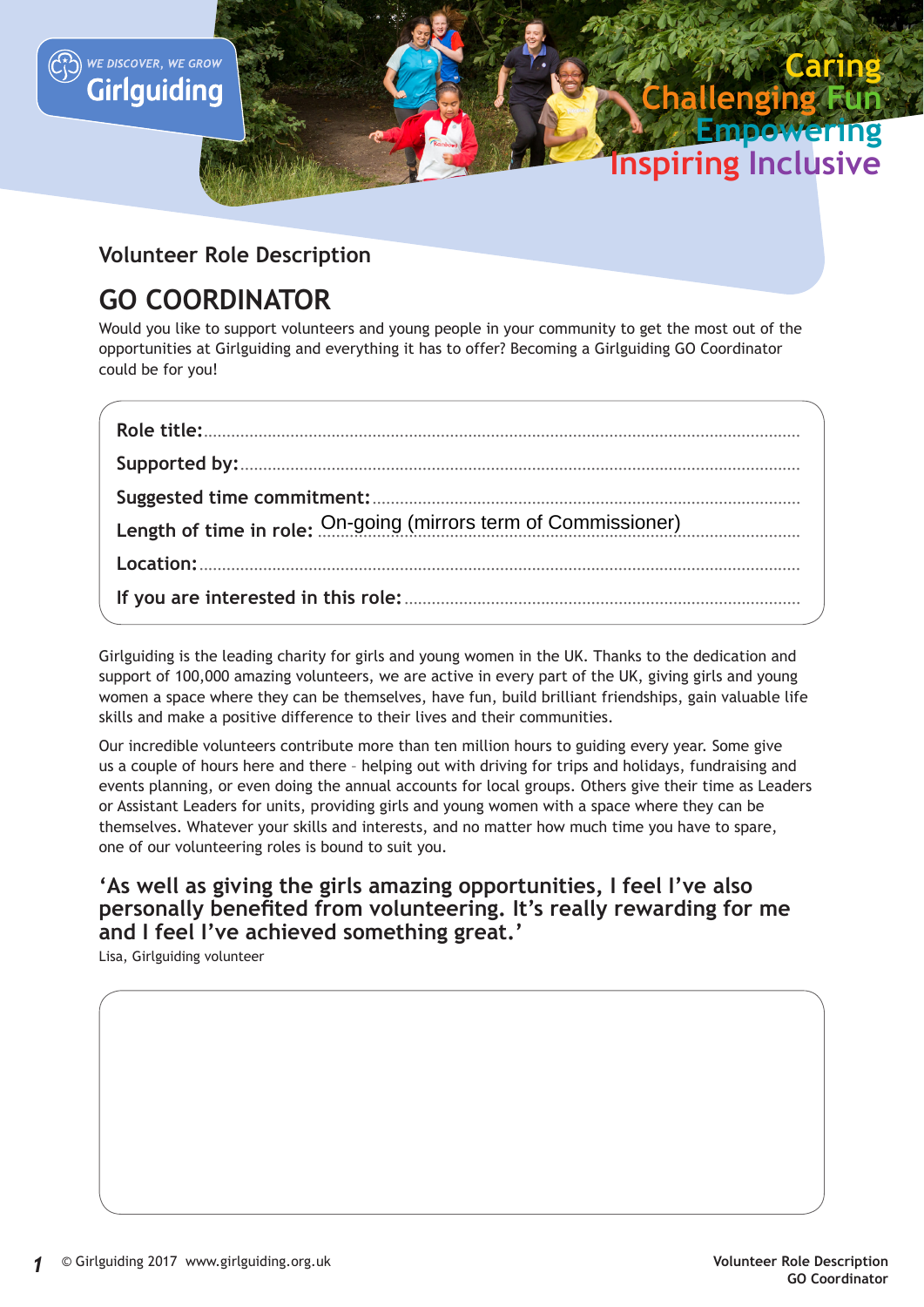# **GO COORDINATOR**

#### **Level: County/Country/Region**

#### **Who can do this role?**

GO Coordinators can be any adult over 18 years old. They should already be, or be willing to become, a member of Girlguiding.

#### **Do I need a qualification?**

You don't need a specific qualification to become a Coordinator and you will be provided with training on a particular subject depending on your specialism.

#### **What is the purpose of this role?**

A Coordinator is a designated point of contact for a particular element of the guiding programme: for qualifications, communications or for a particular event. A Coordinator is appointed by the relevant Commissioner and may not necessarily be a specialist. However, you should be able to use your excellent organisational skills to provide behind-the-scenes support for girls and volunteers to access more opportunities for development, challenge and adventure.

Coordinators are responsible for ensuring that their area of specialism is organised and all relevant people are aware of their roles within that area. They will attend meetings and have regular contact with other Coordinators, teams at other levels and Leaders.

Girlguiding's Guiding Organiser (GO) is a database that allows our members and recognised volunteers to record and manage their guiding information. We use it to record details about unit members, emergency contacts, roles held by volunteers, qualifications and disclosure checks, and to help communicate with our members.

As GO Coordinator you will coordinate and support GO usage in your County or Country/Region. A GO Coordinator is appointed by the local Commissioner to support her with keeping systems up to date, promote their correct usage and provide training opportunities for the area. In some areas this role is performed by paid staff.

### **What will I do in the role?**

The list below outlines the general responsibilities of a GO Coordinator, but you will be working within a wider team and responsibilities may vary.

#### **General**

- Provide ongoing administrative support to the Country/Region or County by coordinating and organising matters related to GO, often by email.
- Lead on the day-to-day tasks in managing your area of expertise, working with and supporting the local Commissioner and Advisers on implementing activity.
- Demonstrate a working knowledge of and enthusiasm for your specialism.
- Support Leaders to provide a safe girl-only space where girls and young women can discover their full potential through all areas of the programme.
- $\bullet$  Attend level-specific meetings and events as appropriate.
- $\bullet$  Work with the Trainer Coordinator and Trainers to ensure there are adequate training opportunities for Leaders and other volunteers.
- Administer any applicable training or qualifications in your area of responsibility.
- $\bullet$  Keep up to date with new resources and programme initiatives, and use them as appropriate.
- Complete relevant training for the role and ensure the wider team's skills are up to date.
- Support GO users and work with Trainers and the Trainer Coordinator to coordinate GO training.
- Promote County GO as a tool to support guiding in your area.
- $\bullet$  Assist with the subscription process as required.
- $\bullet$  Monitor data quality and ensure data cleansing is completed.
- Provide links and communication about GO through the various County committees and local Commissioners.
- Understand and refer to Girlguiding's Data Protection and Digital Communication Policies and abide by them.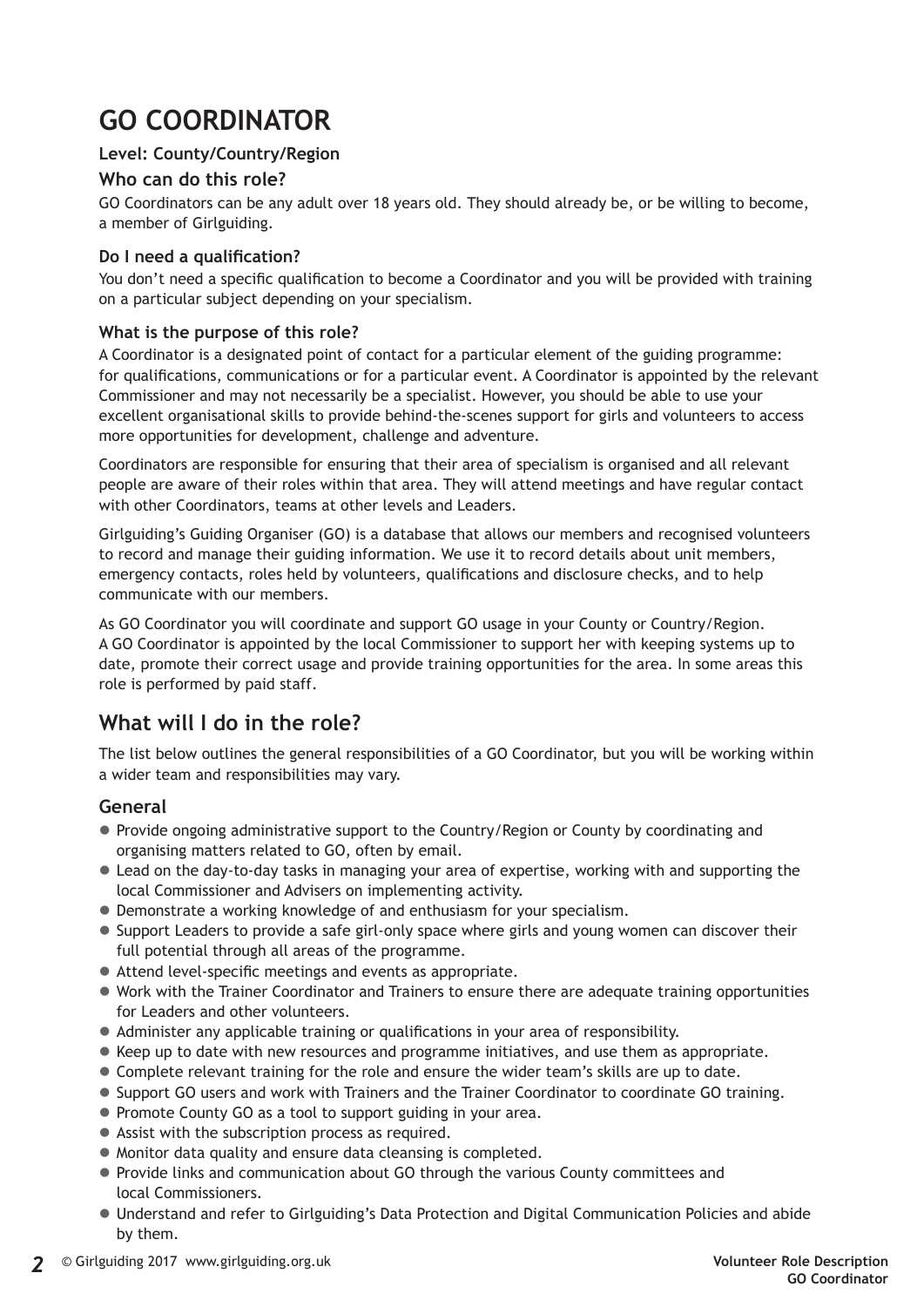#### **Being part of your local guiding area**

- $\bullet$  Be part of a local Girlguiding community, by attending local team meetings and maintaining a good relationship with other volunteers.
- Develop and maintain clear communications with the local Commissioner and relevant Advisers/Coordinators, including the Enquiry Coordinator for your guiding area.
- $\bullet$  Maintain clear channels of communication with other members within your designated area.
- Promote and encourage members to engage in different development opportunities available within your area of specialism, if required.

#### **Being part of Girlguiding**

- $\bullet$  Be committed to undertaking relevant training.
- Learn about the structure of Girlguiding and how your responsibilities and position fit within it.
- $\bullet$  Be willing to learn about Girlguiding's national and local strategic aims and how these are being delivered locally.
- Learn about Girlguiding's policies and Code of Conduct.
- Be an ambassador for the values of Girlguiding.

#### **Promoting Girlguiding**

• Represent the Division, County or Country/Region at events where possible.

#### **What will Girlguiding do for me?**

- Provide a thorough and appropriate induction to the role and organisation.
- $\bullet$  Help to develop skills and abilities to perform the role by providing relevant training opportunities (including e-learning where possible).
- z Provide guidance via *The Guiding Manual*.
- Provide support and development from fellow volunteers, including a local Commissioner.
- $\bullet$  Host meetings and events to share information at a local level.
- Reimburse agreed expenses (agreed locally and may differ around the UK).
- Provide references.
- Provide a clear complaints procedure and support to resolve problems or disagreements.

#### **Am I right for the role?**

Girlguiding Advisers and Coordinators provide essential support to help members get the most out of the Girlguiding programme and promote our activities. While we can offer you training and support we would expect you to possess the personal qualities outlined below.

#### **Personal qualities**

- An open and approachable manner.
- Reliable and trustworthy.
- $\bullet$  Creative and enthusiastic.
- A commitment to ongoing personal development.

#### **Skills and abilities**

While these skills and abilities are not essential when starting, they should be developed as part of the role.

- Ability to work as part of a team.
- Excellent communication skills.
- Desire to motivate and inspire girls and young women from a broad range of backgrounds.
- Ability to motivate and inspire adult volunteers.
- Good attention to detail.
- Ability to use and access email and databases.